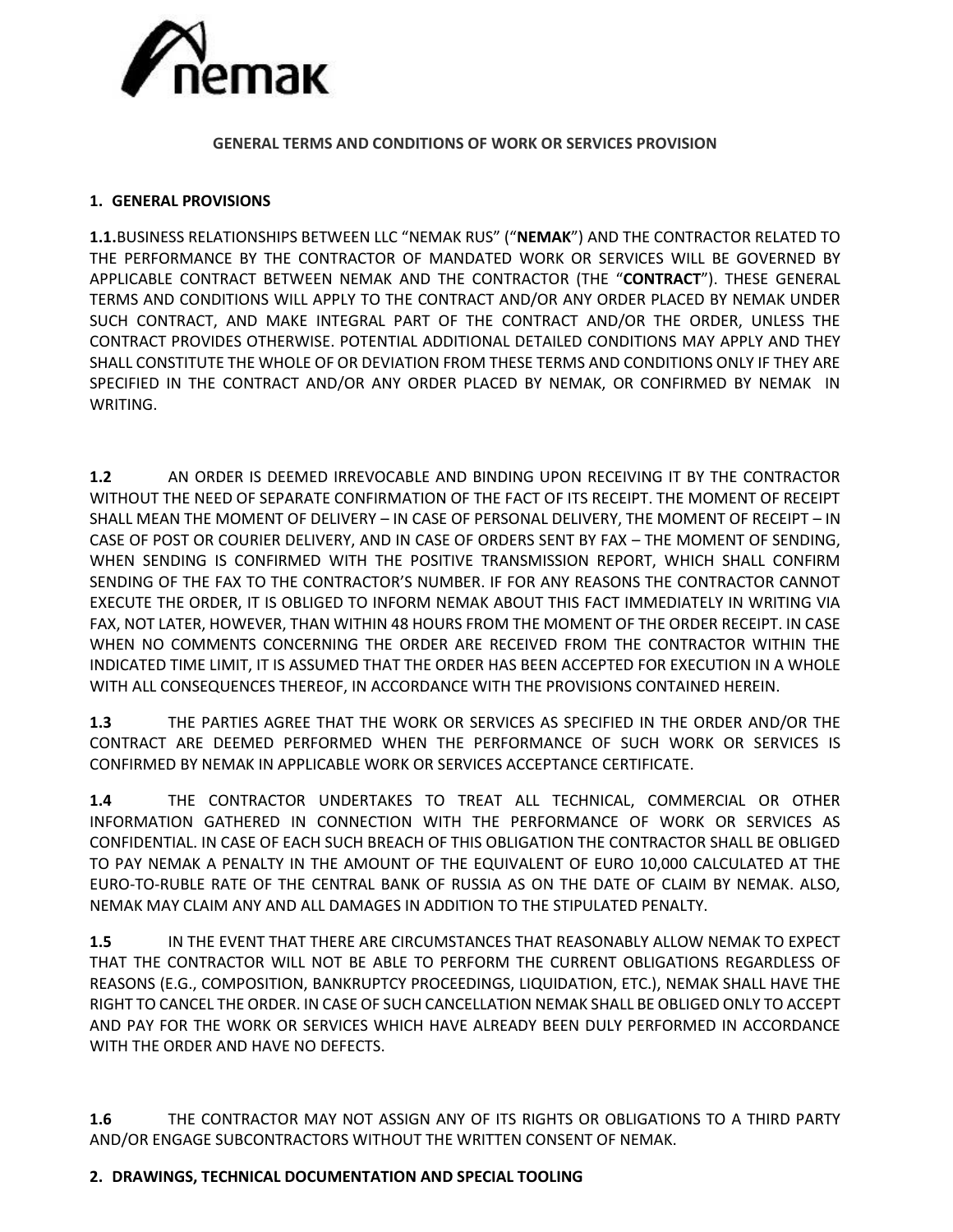

**2.1** ANY AND ALL DRAWINGS, TECHNICAL SPECIFICATIONS, STANDARDS AND TABLES AS WELL AS ANY TECHNICAL DOCUMENTATION, MODELS, PATTERNS, SPECIAL TOOLING OR OTHER ITEMS (IRRESPECTIVE OF WHETHER OR NOT THEY CONSTITUTE OR MAY CONSTITUTE STATUTORILY PROTECTABLE INTELLECTUAL PROPERTY RIGHTS), THAT NEMAK COULD MAKE AVAILABLE TO THE CONTRACTOR, SHALL REMAIN THE SOLE PROPERTY OF NEMAK, AND CAN BE USED BY THE CONTRACTOR ONLY TO PERFORM WORK OR SERVICES TO THE BENEFIT OF NEMAK. THE CONTRACTOR MAY NOT COPY THESE MATERIALS OR OTHER ITEMS IF IT IS NOT NECESSARY FOR THE EXECUTION OF THE ORDER, AS WELL AS MAKE THEM AVAILABLE TO THIRD PARTIES; AT THE SAME TIME THE CONTRACTOR SHALL BE LIABLE FOR ANY DAMAGES CAUSED DIRECTLY OR INDIRECTLY TO NEMAK BEING THE CONSEQUENCE OF NOT MEETING THE CONDITIONS CONTAINED IN THIS PARAGRAPH.

# **2.2** DRAWINGS, TECHNICAL SPECIFICATIONS

DOCUMENTS OR OTHER ITEMS MENTIONED IN THE PREVIOUS PARAGRAPH MUST BE STORED BY THE CONTRACTOR WITH MAXIMUM CARE. THE CONTRACTOR IS OBLIGED TO UNDERTAKE PROPER MEASURES NECESSARY TO MAINTAIN THE MATERIALS SPECIFIED IN PARAGRAPH 2.1 AS ENTRUSTED BY NEMAK IN PROPER CONDITION, AS WELL AS TO THEIR REGULAR REPAIR AND MAINTENANCE ON THE CONTRACTOR'S OWN EXPENSE. THE CONTRACTOR IS OBLIGED TO NOTIFY NEMAK IN DUE TIME ABOUT POSSIBLE NEED OF ADDITIONAL EXTRAORDINARY WORK OR SERVICES AND ABOUT PERFORMING THEM AT THE EXPENSE OF NEMAK , IF NEMAK CONFIRMED SUCH WORK OR SERVICES IN WRITING.

**2.3** IN CASE OF BREACH BY THE CONTRACTOR OF THE PROVISIONS OF PARAGRAPHS 2.1 AND/OR 2.2, THE CONTRACTOR IS OBLIGED TO PAY TO NEMAK A PENALTY IN THE AMOUNT OF THE EQUIVALENT OF EURO 10,000 FOR EACH SUCH BREACH, CALCULATED AT THE EURO-TO-RUBLE RATE OF THE CENTRAL BANK OF RUSSIA AS ON THE DATE OF CLAIM BY NEMAK. ALSO, NEMAK MAY CLAIM DAMAGES IN ADDITION TO THE STIPULATED PENALTY.

**2.4** UPON PERFORMANCE OF WORK OR SERVICES, EXCEPT FOR CASES WHEN NEMAK GIVES WRITTEN INSTRUCTION ABOUT DIFFERENT METHOD OF CONDUCT, THE CONTRACTOR SHALL BE OBLIGED TO RETURN TO NEMAK IMMEDIATELY, HOWEVER NOT LATER THAN WITHIN 3 CALENDAR DAYS FROM THE MOMENT OF THE COMPLETION OR WORK OR SERVICES, MATERIALS AND DOCUMENTATION MENTIONED HEREIN. IN CASE OF DELAY IN FULFILMENT OF THE ABOVE OBLIGATION THE CONTRACTOR IS OBLIGED TO PAY TO NEMAK A CONTRACTUAL PENALTY IN THE AMOUNT OF THE EQUIVALENT OF EURO 2,000, CALCULATED AT THE EURO-TO-RUBLE RATE OF THE CENTRAL BANK OF RUSSIA AS ON THE DATE OF CLAIM BY NEMAK, FOR EACH CALENDAR DAY OF DELAY. ALSO, NEMAK MAY CLAIM DAMAGES IN ADDITION TO THE STIPULATED PENALTY.

# **3. PRICES**

**3.1** IT IS AGREED THAT ONLY THE REMUNERATION FOR WORK OR SERVICES CONTAINED IN THE CONTRACT AND DUPLICATED IN THE ORDER, IF APPLICABLE, ARE BINDING.

**Nemak Rus LLC** Russian Federation, 433400 Ulyanovsk region, Cherdaklinskiy district, Industrial area "Zavolzhye", 44 proezd Inzhenerniy, 9, Phone: +7 (495) 956-5557 Fax: +7 (495) 956-8263 http://www.nemak.com

**Bank details:** Acc. 40702810200014678918 In JSC Unicredit Bank BIK 044525545 Acc. №30101810300000000545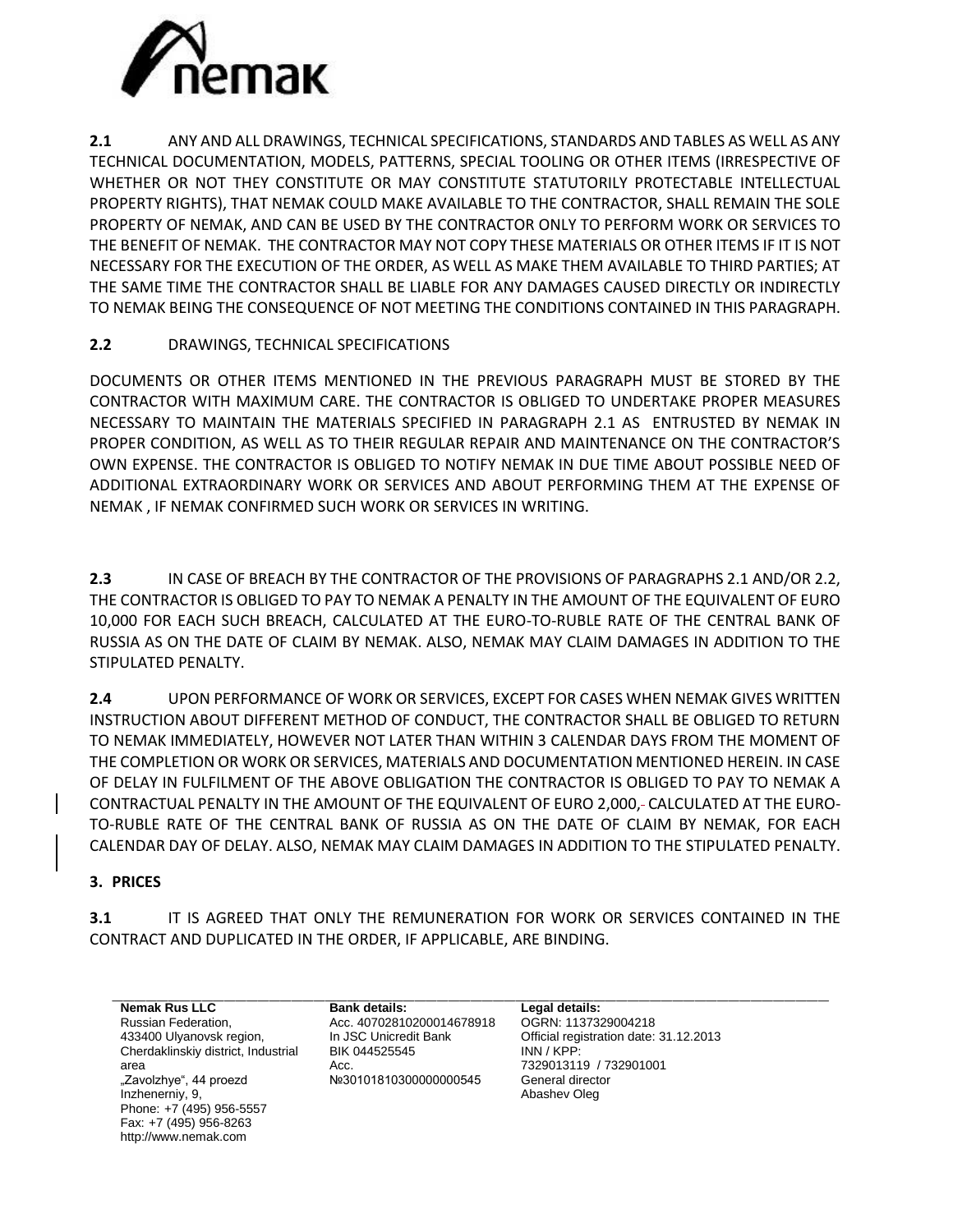

# **4. CHANGES OF ORDER**

**4.1** SUBJECT TO THE PROVISIONS OF THE CONTRACT, NEMAK HAS THE RIGHT TO:

- CHANGE AT ANY TIME THE SCOPE OF WORK OR SERVICES;
- CANCEL ITS ORDER FOR WORK OR SERVICES IN FULL OR IN PART;

IN SUCH A CASE NEMAK SHALL PAY FOR THE WORK OR SERVICES (OR PART THEREOF) PERFORMED IN BY THE CONTACTOR IN A PROPER MANNER PRIOR TO SUCH CHANGE OR CANCELLATION.

# **5. PLACE OF ORDER EXECUTION**

**5.1** IN CASE WHEN WORK OR SERVICES ARE PERFORMED AS A WHOLE OR IN ANY PART IN THE PREMISES OF NEMAK PLANT, THE CONTRACTOR IS OBLIGED TO COMPLY WITH ALL REGULATIONS IN FORCE IN THE PLANT, AND IN PARTICULAR WITH THOSE REGARDING OCCUPATIONAL HEALTH AND SAFETY AND WITH FIRE REGULATIONS.

**5.2** THE CONTRACTOR SHALL BE FULLY LIABLE FOR ACTIVITIES, WHICH ARE NOT IN CONFORMITY WITH REGULATIONS MENTIONED IN PARAGRAPH 5.1, AND FOR DAMAGES CAUSED DUE TO THIS NON-CONFORMANCE.

**5.3** THE CONTRACTOR SHALL ALSO BE FULLY LIABLE FOR ANY DAMAGES CAUSED BY THE CONTRACTOR TO THE PROPERTY OF NEMAK.

# **6. INSPECTION AND CONTROL AT THE CONTRACTOR'S EXPENSE**

**6.1** THE CONTRACTOR IS OBLIGED TO PERFORM WORK OR SERVICES AT ITS OWN EXPENSE AND IN ITS OWN RESPONSIBILITY, INCLUDING INSPECTION OF DOCUMENTATION, DRAWINGS AND TECHNICAL REQUIREMENTS USED IN PERFORMING THE WORK OR SERVICES, INCLUDING THOSE PROVIDED BY NEMAK, IN ORDER TO EXAMINE COMPLIANCE WITH THE REQUIRED METHOD OF EXECUTION.

**6.2** THE CONTRACTOR IS OBLIGED TO INFORM NEMAK ABOUT THE INSPECTION RESULTS IF THEY INDICATE THE POSSIBILITY OF OCCURRENCE OF NON-CONFORMANCES AS REGARDS THE NATURE OF WORK OR SERVICES.

# **7. QUALITY OF WORK OR SERVICES**

**7.1** EXECUTION BY NEMAK OF WORK OR SERVICES ACCEPTANCE CERTIFICATES MAY NOT BE DEEMED AS CONFIRMATION BY NEMAK THAT RESPECTIVE WORK OR SERVICES WERE PERFORMED TO THE SATISFACTION OF NEMAK AND HAVE NO DEFECTS.

**Nemak Rus LLC** Russian Federation, 433400 Ulyanovsk region, Cherdaklinskiy district, Industrial area "Zavolzhye", 44 proezd Inzhenerniy, 9, Phone: +7 (495) 956-5557 Fax: +7 (495) 956-8263 http://www.nemak.com

**Bank details:** Acc. 40702810200014678918 In JSC Unicredit Bank BIK 044525545 Acc. №30101810300000000545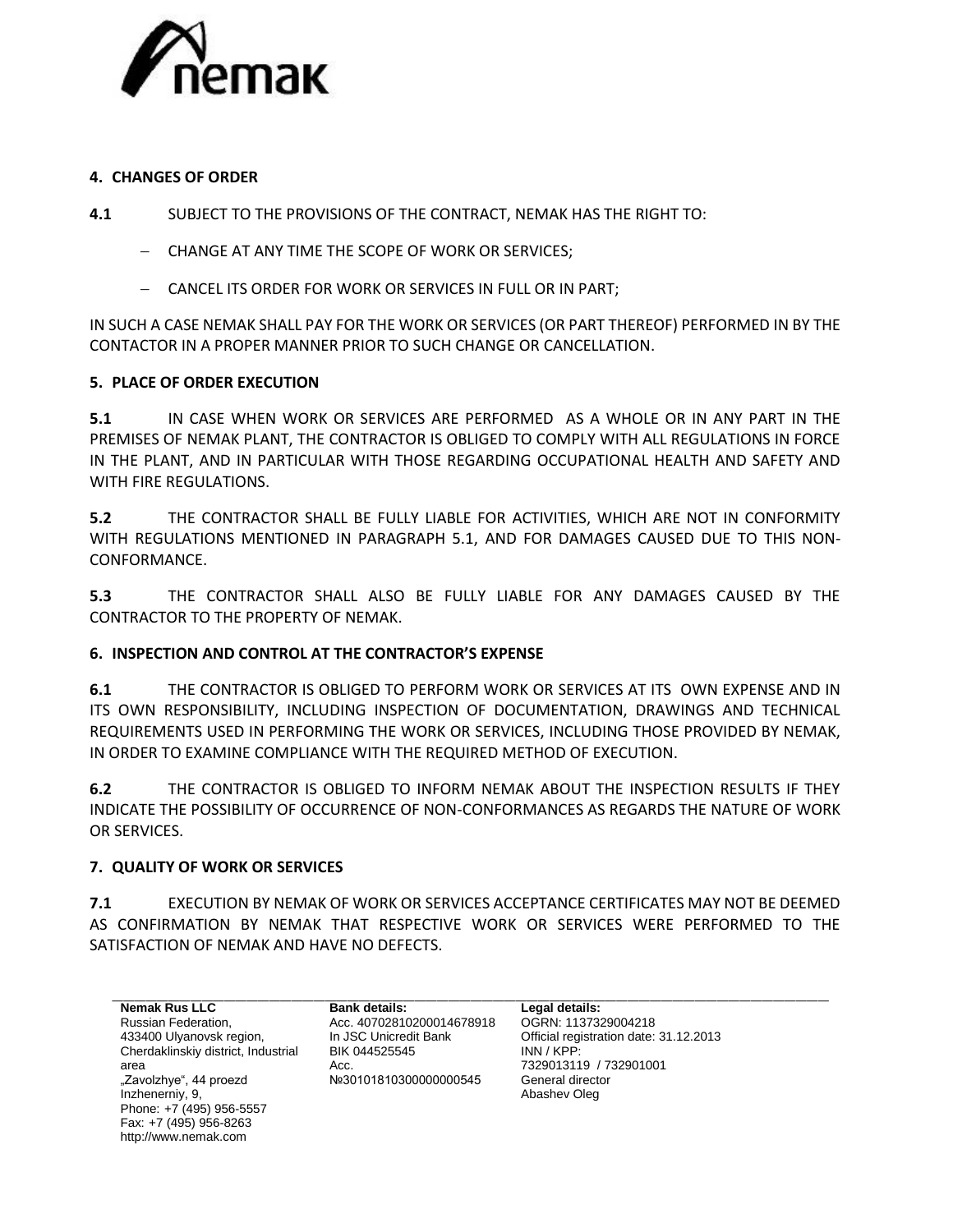

**7.2** NEMAK MAY NOTIFY THE CONTRACTOR ABOUT IMPROPER PERFORMANCE OF WORK OR SERVICES WITHIN UP TO 6 MONTHS, UNLESS LAW PROVIDES FOR LONGER PERIODS.

**7.3** IN CASE OF IMPROPER PERFORMANCE OF WORK OR SERVICES, IN ADDITION TO ITS OTHER REMEDIES IN LAW, NEMAK MAY, AT ITS DISCRETION, TO PURSUE THE FOLLOWING OPTIONS:

- DEMAND IMMEDIATE CHANGE BY THE CONTRACTOR OF THE METHOD OF PERFORMANCE OF WORK OR SERVICES AND/OR REMOVE THE EFFECTS OF FAULTY PERFORMANCE OF WORK OR SERVICES;
- $-$  NOT TO ACCEPT THE WORK OR SERVICES PERFORMED IN A FAULTY WAY WITHOUT DEMANDING THE CHANGE OF THE METHOD OF EXECUTION, CONSIDERING IT, AS CONSEQUENCE, AS CANCELLATION OF THE ORDER.

# **8. WARRANTY**

**8.1** THE CONTRACTOR GUARANTEES THE HIGHEST QUALITY OF WORK OR SERVICES PERFORMANCE, UNDERTAKING AT THE SAME TIME TO REMOVE AT ITS OWN EXPENSE IN THE SHORTEST POSSIBLE TIME THE EFFECTS OF THE IMPROPER PERFORMANCE OF THE WORK OR SERVICES.

**8.2** NEMAK RESERVES THE RIGHT TO CLAIM ANY AND ALL DAMAGES INCURRED BY NEMAK DUE TO FAULTY PERFORMANCE OF WORK OR SERVICES, OR DUE TO THE CONTRACTOR'S DELAY IN REMOVING THE EFFECTS OF SUCH A PERFORMANCE.

# **9. DELAY**

**9.1** IN CASE OF DELAY IN PERFORMANCE BY THE CONTRACTOR OF PARTICULAR WORK OR SERVICES, THE CONTRACTOR IS OBLIGED TO PAY NEMAK CONTRACTUAL PENALTIES IN THE AMOUNT OF 0.2% OF THE REMUNERATION OF THE CONTRACTOR FOR THE WORK OR SERVICES PER EACH CALENDAR DAY OF DELAY IN THE FIRST TWENTY CALENDAR DAYS, AND 0.5% PER EACH NEXT CALENDAR DAY, UP TO MAXIMUM 50.0% OF THE REMUNERATION OF THE CONTRACTOR FOR THE WORK OR SERVICES. NEMAK IS ENTITLED TO CLAIM DAMAGES IN ADDITION TO THE STIPULATED PENALTY.

**9.2** ANY AND ALL PENALTIES OR DAMAGES PAYABLE BY THE CONTRACTOR TO NEMAK UNDER THESE GENERAL TERMS AND CONDITIONS AND/OR THE CONTRACT SHALL BE PAID BY THE CONTRACTOR NOT LATER THAN [15 (FIFTEEN)] CALENDAR DAYS FROM THE DATE WHEN NEMAK SUBMITTED TO THE CONTRACTOR THE RESPECTIVE CLAIM. IN THE EVENT THAT THE CONTRACTOR DOES NOT PAY NEMAK ANY SUCH AMOUNTS WITHIN THIS TIME PERIOD, NEMAK MAY, BY GIVING THE CONTRACTOR A RESPECTIVE NOTICE IN WRITING, UNILATERALLY SET OFF ANY SUCH AMOUNTS AGAINST THE AMOUNTS OF ANY CLAIMS THE CONTRACTOR MAY HAVE TO NEMAK IN CONNECTION WITH PAYMENT BY NEMAK FOR ANY WORK OR SERVICES RENDERED BY THE CONTRACTOR OR GOODS SUPPLIED BY THE CONTRACTOR TO NEMAK. NEMAK AND THE CONTRACTOR HEREBY AGREE THAT THE CONTRACTOR MAY NOT CARRY OUT ANY SUCH SET-OFF.

**Nemak Rus LLC** Russian Federation, 433400 Ulyanovsk region, Cherdaklinskiy district, Industrial area "Zavolzhye", 44 proezd Inzhenerniy, 9, Phone: +7 (495) 956-5557 Fax: +7 (495) 956-8263 http://www.nemak.com

**Bank details:** Acc. 40702810200014678918 In JSC Unicredit Bank BIK 044525545 Acc. №30101810300000000545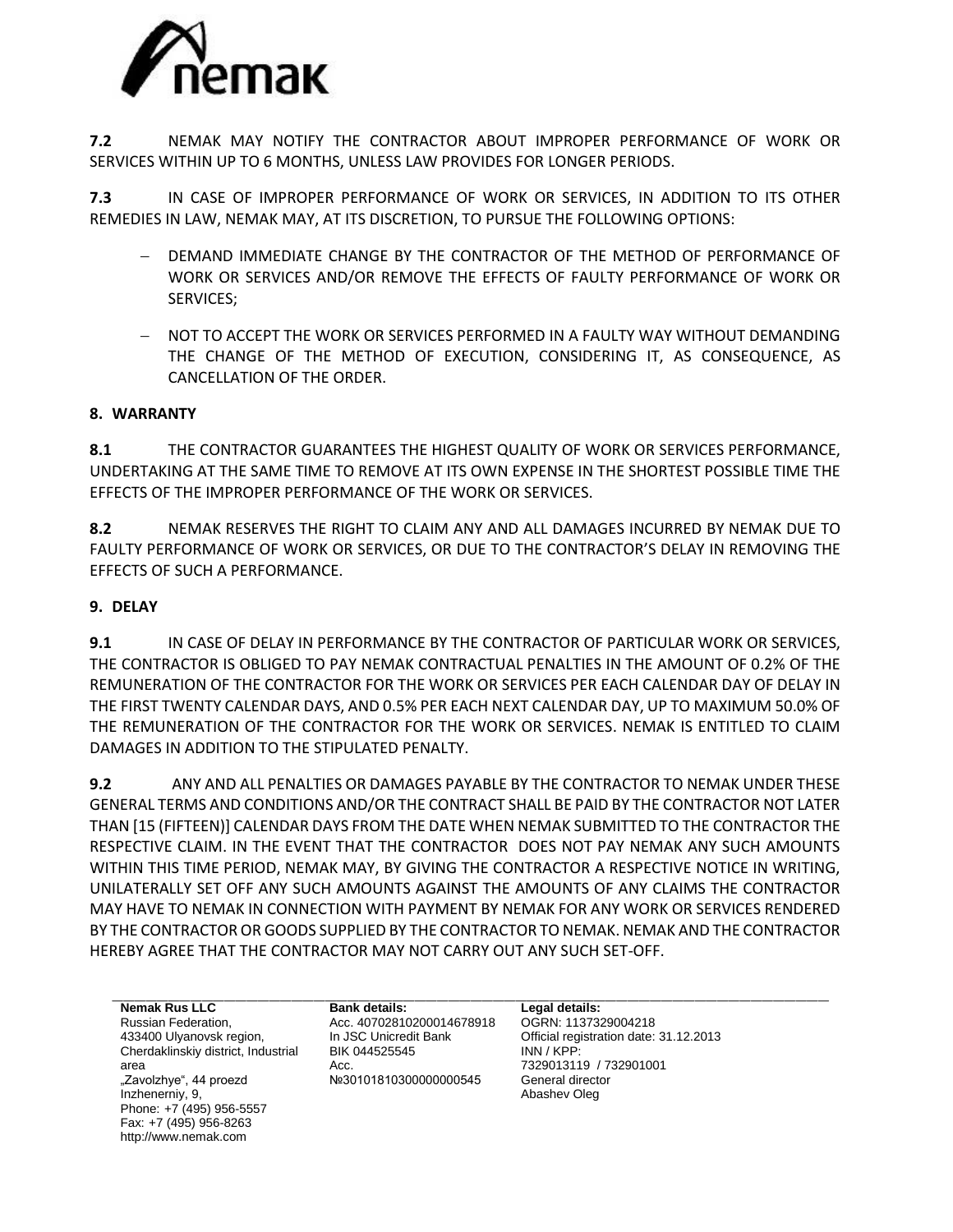

**9.3** APART FROM ANY OTHER REMEDIES AVAILABLE TO NEMAK UNDER THE CONTRACT AND/OR UNDER THESE GENERAL TERMS, OR BY VIRTUE OF LAW, IF THE DELAY IN PERFORMANCE BY THE CONTRACTOR OF WORK OR SERVICES EXCEEDS THE PERIOD OF ONE MONTH, NEMAK HAS THE RIGHT TO TERMINATE THE CONTRACT IN ITS ENTIRETY, OR PARTIALLY WITH RESPECT TO ANY ORDER AFFECTED BY THE DELAY, DUE TO MATERIAL BREACH BY THE CONTRACTOR. IN THIS EVENT THE CONTRACTOR IS OBLIGED, NOT LATER THAN 15 (FIFTEEN) CALENDAR DAYS, TO RETURN TO NEMAK THE AMOUNT OF THE REMUNERATION FOR THE WORK OR SERVICES ALREADY PAID BY NEMAK TO THE CONTRACTOR, ALSO PAY TO NEMAK THE AMOUNT OF THE STATUTORY INTEREST ACCRUED THEREON, AND ADDITIONALLY PAY TO NEMAK A PENALTY IN THE AMOUNT OF 30% OF THE AMOUNT OF REMUNERATION FOR THE WORK OR SERVICES.

# **10.FORCE MAJEURE**

**10.1** DEADLINES OF THE ORDER EXECUTION ARE EXTENDED WHEN THE CIRCUMSTANCES OF "FORCE MAJEURE" OCCUR, SUCH AS FOR EXAMPLE, FIRE, EARTHQUAKE, GENERAL STRIKES, FLOODS OR OTHER SIMILAR PHENOMENA BEYOND THE CONTRACTOR'S CONTROL, WHICH PRECLUDE THE PERFORMANCE BY THE CONTRACTOR OF WORK OR SERVICES IN ACCORDANCE WITH THE TERMS SET FORTH IN THE CONTRACT AND/OR APPLICABLE ORDER.

**10.2** A NEW DEADLINE FOR THE PERFORMANCE OF WORK OR SERVICES IN CASE OF OCCURRENCE OF "FORCE MAJEURE" EVENT SHALL BE DETERMINED BY MUTUAL CONSENT OF NEMAK AND THE CONTRACTOR DEPENDING ON THE SITUATION.

**10.3** THE CONTRACTOR IS OBLIGED TO NOTIFY NEMAK IMMEDIATELY ABOUT THE "FORCE MAJEURE" SITUATION AND UNDERTAKE ALL AVAILABLE MEASURES IN ORDER TO LIMIT ITS EFFECTS. NOTIFICATION SHOULD TAKE PLACE NOT LATER THAN WITHIN 3 CALENDAR DAYS FROM THE OCCURRENCE OF FORCE MAJEURE EVENT, FAILING WHICH THE CONTRACTOR MAY NO LONGER CLAIM ITS OCCURRENCE. THE CONTRACTOR IS OBLIGED TO PROPERLY SUBSTANTIATE THE OCCURRENCE OF FORCE MAJEURE.

**10.4** DELAYS CAUSED BY DEFAULT IN TIMELY PERFORMANCE BY SUBCONTRACTORS OF THE CONTRACTOR ARE NOT DEEMED "FORCE MAJEURE" EVENTS.

**10.5** IF THE CIRCUMSTANCES OF "FORCE MAJEURE" CAUSE A DELAY OF MORE THAN 30 CALENDAR DAYS, NEMAK MAY TERMINATE THE CONTRACT OR APPLICABLE ORDER AT ANY TIME. IN SUCH A CASE THE CONTRACTOR IS OBLIGED TO RETURN TO NEMAK ANY AND ALL AMOUNTS PAID BY NEMAK TO THE CONTRACTOR TOGETHER WITH THE STATUTORY INTEREST ACCRUED ON SUCH AMOUNTS FROM THE DATE OF THEIR PAYMENT.

# **11.INVOICES**

**11.1** INVOICES MUST RELATE TO THE WORK OR SERVICES UNDER ONE ORDER SUBJECTED TO THE SAME VAT RATE, AND, APART FROM THE OBLIGATORY DATA, THEY HAVE TO CONTAIN THE FOLLOWING INFORMATION:

**Nemak Rus LLC** Russian Federation, 433400 Ulyanovsk region, Cherdaklinskiy district, Industrial area "Zavolzhye", 44 proezd Inzhenerniy, 9, Phone: +7 (495) 956-5557 Fax: +7 (495) 956-8263 http://www.nemak.com

**Bank details:** Acc. 40702810200014678918 In JSC Unicredit Bank BIK 044525545 Acc. №30101810300000000545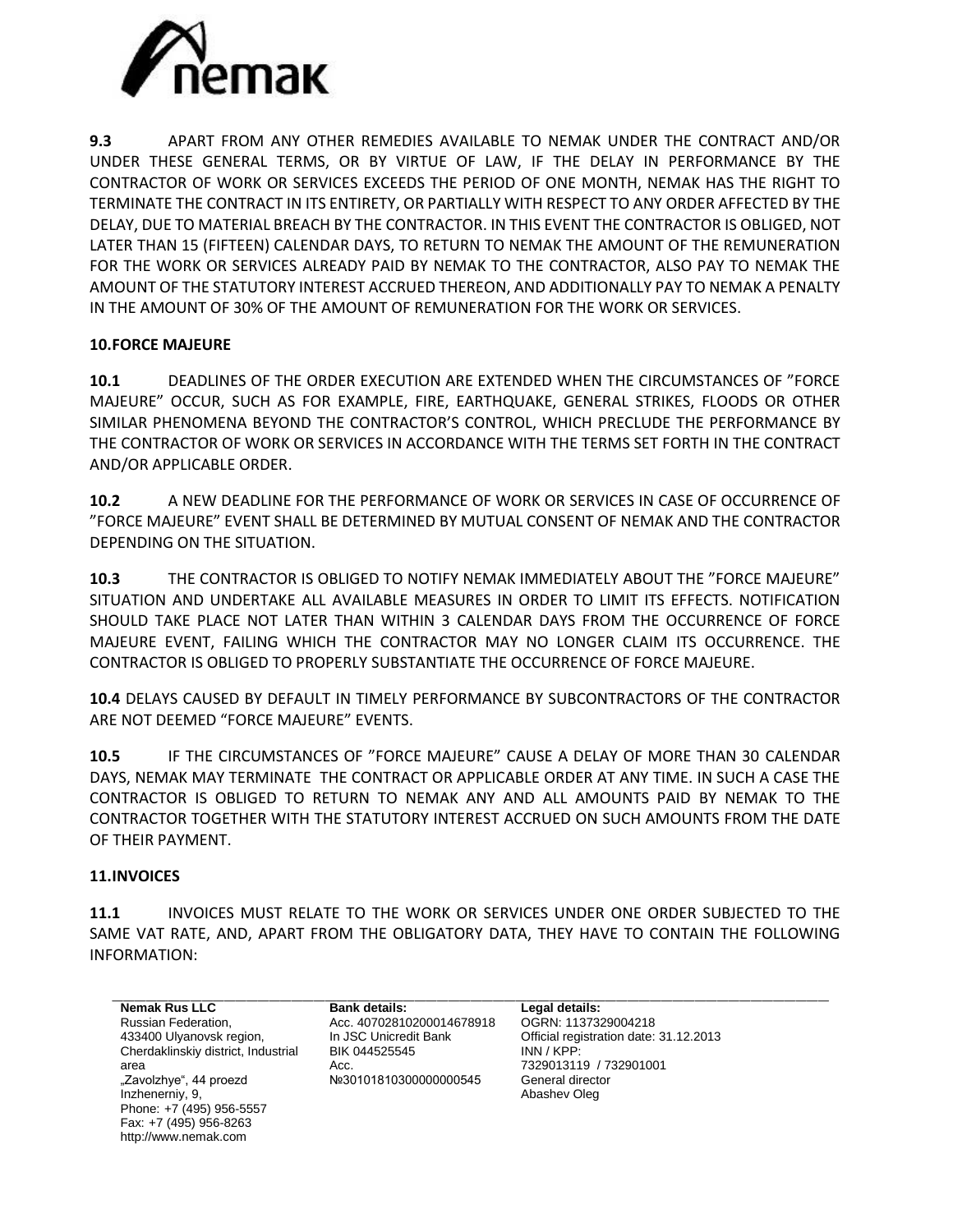

- ORDER NUMBER;
- SPECIFICATION OF PERFORMED WORK OR SERVICES.

INVOICES MUST BE ACCOMPANIED BY VAT-INVOICES AND WORK OR SERVICES ACCEPTANCE CERTIFICATES EXECUTED BY THE CONTRACTOR IN ACCORDANCE WITH THE REQUIREMENTS OF LEGISLATION ON ACCOUNTING.

#### **12.PAYMENT**

**12.1** NEMAK SHALL MAKE PAYMENTS WITHIN THE TIME SPECIFIED IN THE CONTRACT.

**12.2** SUBJECT TO PARAGRAPH 9.2, ALL SETTLEMENTS BETWEEN NEMAK AND THE CONTRACTOR SHALL BE IN MONETARY FUNDS. ANY SETTLEMENTS WITH THE USE OF PROMISSORY NOTES OR ANY OTHER SECURITIES ARE NOT ALLOWED AND WILL NOT BE ACCEPTED BY NEMAK.

**12.3** IN THE EVENT THAT ANY WORK OR SERVICES ARE NOT ACCEPTED BY NEMAK VIA EXECUTION BY NEMAK OF APPLICABLE WORK OR SERVICES ACCEPTANCE CERTIFICATE (DUE TO DEFECTS IN WORK OR SERVICES, DEFECTS IN DOCUMENTS TO BE PROVIDED BY THE CONTRACTOR, OR OTHERWISE), NEMAK CAN DEFER PAYMENT OF THE REMUNERATION DUE TO THE CONTRACTOR, HAVING NO OBLIGATION TO PAY TO THE CONTRACTOR ANY INTEREST ON THE AMOUNTS OF SUCH REMUNERATION.

# **13.PROHIBITION ON DISSEMINATION OF INFORMATION**

**13.1** THE CONTRACTOR MAY NOT DISCLOSE ANY INFORMATION RELATED TO ITS BUSINESS RELATIONSHIP WITH NEMAK, INCLUDING ANY DISCLOSURE MADE IN CONTRACTOR'S ADVERTISING, MARKETING OR OTHER PROMOTION ACTIVITIES WITHOUT A PRIOR WRITTEN PERMIT OF NEMAK.

**13.2** THE ABOVE APPLIES ALSO TO INFORMATION DISSEMINATED NOT FOR ADVERTISING PURPOSES OTHER THAN THOSE SPECIFIED ABOVE.

# **14.AUDIT/ INSPECTIONS**

**14.1** THE CONTRACTORS OBSERVATION OF APPLICABLE INDUSTRIAL RULES, TECHNICAL STANDARDS, AND OTHER APPLICABLE REGULATIONS IS OF PRIMARY IMPORTANCE TO NEMAK. THEREFORE, AT THE REQUEST OF NEMAK THE CONTRACTOR SHALL ADVISE NEMAK ON ALL AUDITS AND PROVIDE TO NEMAK COPIES OF ANY AND ALL MATERIALS RELATED TO AUDITS OF THE CONTRACTOR AS CONDUCTED BY THE FOLLOWING AUTHORITIES:

- THE LABOUR AUTHORITIES;
- THE STATE SANITARY AUTHORITIES;

**Nemak Rus LLC** Russian Federation, 433400 Ulyanovsk region, Cherdaklinskiy district, Industrial area "Zavolzhye", 44 proezd Inzhenerniy, 9, Phone: +7 (495) 956-5557 Fax: +7 (495) 956-8263 http://www.nemak.com

**Bank details:** Acc. 40702810200014678918 In JSC Unicredit Bank BIK 044525545 Acc. №30101810300000000545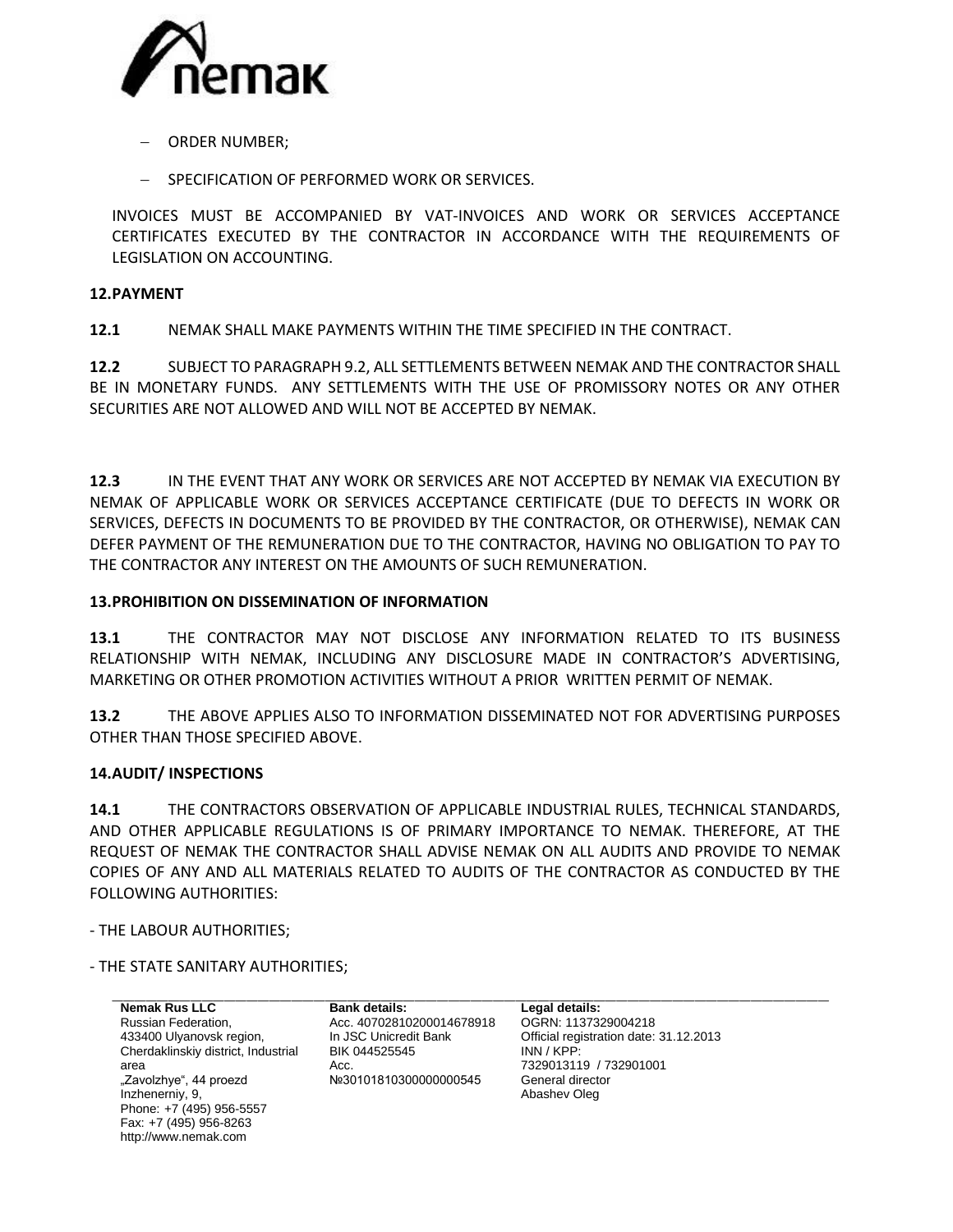

- THE ENVIRONMENTAL PROTECTION AUTHORITIES;

- THE STATE FIRE SAFETY AUTHORITIES;

- THE SERVICE FOR TECHNOLOGICAL, ECOLOGICAL AND NUCLEAR SUPERVISION (ROSTEKHNADZOR).

COPIES OF THE RESPECTIVE AUDIT MATERIALS SHALL BE PROVIDED TO NEMAK NOT LATER THAN 10 CALENDAR DAYS FROM THE DATE OF THE AUDIT.

**14.2** NEMAK MAY AUDIT THE PERFORMANCE BY THE CONTRACTOR OF ANY WORK OR SERVICES RENDERED TO NEMAK. SUCH AUDITS MAY BE CARRIED OUT BY AUTHORISED REPRESENTATIVES OF NEMAK AT NEMAK PREMISES, OR AT THE PREMISES OF THE CONTRACTOR, IT'S SUBCONTRACTORS, OR ANY THIRD PARTIES, DEPENDING ON WHERE THE WORK IS PERFORMED OR THE SERVICES ARE RENDERED. SUCH AUDITS MAY BE CARRIED OUT BY NEMAK ON ANY WORKING DAYS AND WITHIN NORMAL WORKING HOURS, SUBJECT TO NEMAK'S WRITTEN NOTICE GIVEN TO THE CONTRACTOR NOT LATER THAN 3 CALENDAR DAYS PRIOR TO THE PLANNED AUDIT DATE. THE CONTRACTOR SHALL PROCURE ACCESS OF SUCH REPRESENTATIVES OF NEMAK TO ITS PREMISES OR PREMISES OF THE THIRD PARTIES , AS THE CASE MAY BE, AND PROVIDE THE REPRESENTATIVES OF NEMAK WITH ALL REQUIRED INFORMATION RELATED TO THE WORK OR SERVICES AS MAY BE REQUESTED BY THEM. FAILURE OF THE CONTRACTOR TO FULFIL THE OBLIGATIONS SET FORTH IN THIS PARAGRAPH MAKES A MATERIAL BREACH BY THE CONTRACTOR OF THE CONTRACT. IN THE EVENT OF EACH SUCH BREACH THE CONTRACTOR SHALL BE OBLIGED TO PAY NEMAK A PENALTY IN THE AMOUNT OF THE EQUIVALENT OF EURO 10,000 CALCULATED AT THE EURO-TO-RUBLE RATE OF THE CENTRAL BANK OF RUSSIA AS ON THE DATE OF THE CLAIM FILED BY NEMAK.

# **15.CIVIL LIABILITY INSURANCE POLICY**

**15.1** DURING EXECUTION OF THE ORDER THE CONTRACTOR SHALL POSSESS A VALID CIVIL LIABILITY INSURANCE POLICY FOR THE EVENT OF ANY DAMAGES THAT COULD BE CAUSED TO NEMAK AND/OR THIRD PARTIES IN CONNECTION WITH PERFORMANCE BY THE CONTRACTOR OF WORK OR SERVICES, INCLUDING IN PARTICULAR ITS FAULTY EXECUTION, FOR THE INSURANCE AMOUNT NOT LOWER THAN THE RUBLE EQUIVALENT OF EURO 100,000 (AT THE EURO-TO-RUBLE RATE ESTABLISHED BY THE CENTRAL BANK OF RUSSIA ON THE DATE OF THE ISSUANCE OF THE POLICY), WHICH THE CONTRACTOR UNDERTAKES TO MAINTAIN FOR THE WHOLE TERM OF THE CONTRACT (EXECUTION OF THE ORDER) AND PRESENT IT TO NEMAK UPON ITS REQUEST.

#### **16.FINAL PROVISIONS**

**16.1** THE CONTRACTOR IS OBLIGED TO COMPLY WITH ALL OCCUPATIONAL HEALTH AND SAFETY, FIRE AND ENVIRONMENTAL PROTECTION REGULATIONS IN FORCE IN THE PREMISES OF NEMAK PLANT. BEFORE

**Nemak Rus LLC** Russian Federation, 433400 Ulyanovsk region, Cherdaklinskiy district, Industrial area "Zavolzhye", 44 proezd Inzhenerniy, 9, Phone: +7 (495) 956-5557 Fax: +7 (495) 956-8263 http://www.nemak.com

**Bank details:** Acc. 40702810200014678918 In JSC Unicredit Bank BIK 044525545 Acc. №30101810300000000545